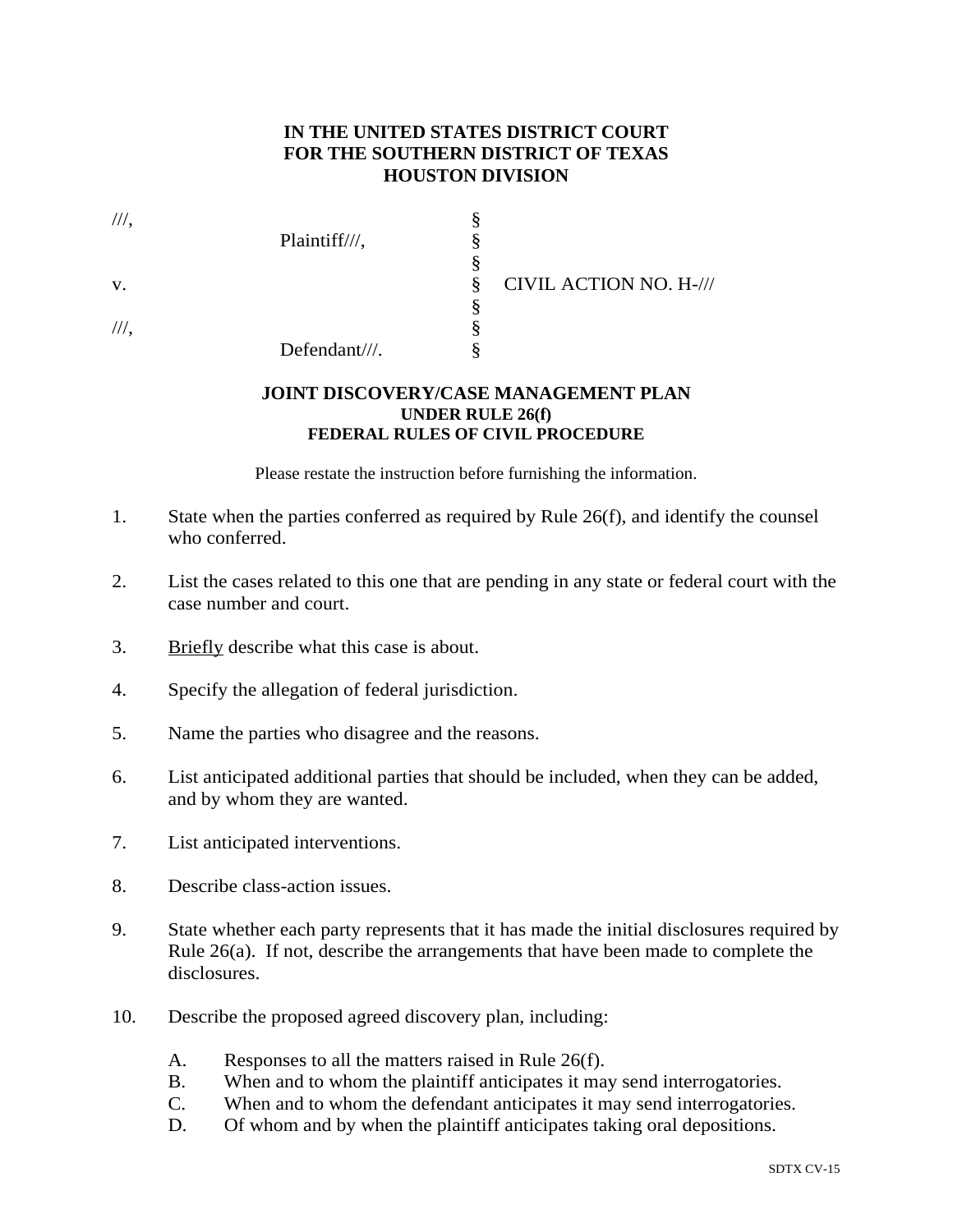- E. Of whom and by when the defendant anticipates taking oral depositions.
- F. When the plaintiff (or the party with the burden of proof on an issue) will be able to designate experts and provide the reports required by Rule 26(a)(2)(B), and when the opposing party will be able to designate responsive experts and provide their reports.
- G. List expert depositions the plaintiff (or the party with the burden of proof on an issue) anticipates taking and their anticipated completion date. See Rule  $26(a)(2)(B)$  (expert report).
- H. List expert depositions the opposing party anticipates taking and their anticipated completion date. See Rule 26(a)(2)(B) (expert report).
- 11. If the parties are not agreed on a part of the discovery plan, describe the separate views and proposals of each party.
- 12. Specify the discovery beyond initial disclosures that has been undertaken to date.
- 13. State the date the planned discovery can reasonably be completed.
- 14. Describe the possibilities for a prompt settlement or resolution of the case that were discussed in your Rule 26(f) meeting.
- 15. Describe what each party has done or agreed to do to bring about a prompt resolution.
- 16. From the attorneys' discussion with the client, state the alternative dispute resolution techniques that are reasonably suitable, and state when such a technique may be effectively used in this case.
- 17. Magistrate judges may now hear jury and non-jury trials. Indicate the parties' joint position on a trial before a magistrate judge.
- 18. State whether a jury demand has been made and if it was made on time.
- 19. Specify the number of hours it will take to present the evidence in this case.
- 20. List pending motions that could be ruled on at the initial pretrial and scheduling conference.
- 21. List other motions pending.
- 22. Indicate other matters peculiar to this case, including discovery, that deserve the special attention of the court at the conference.